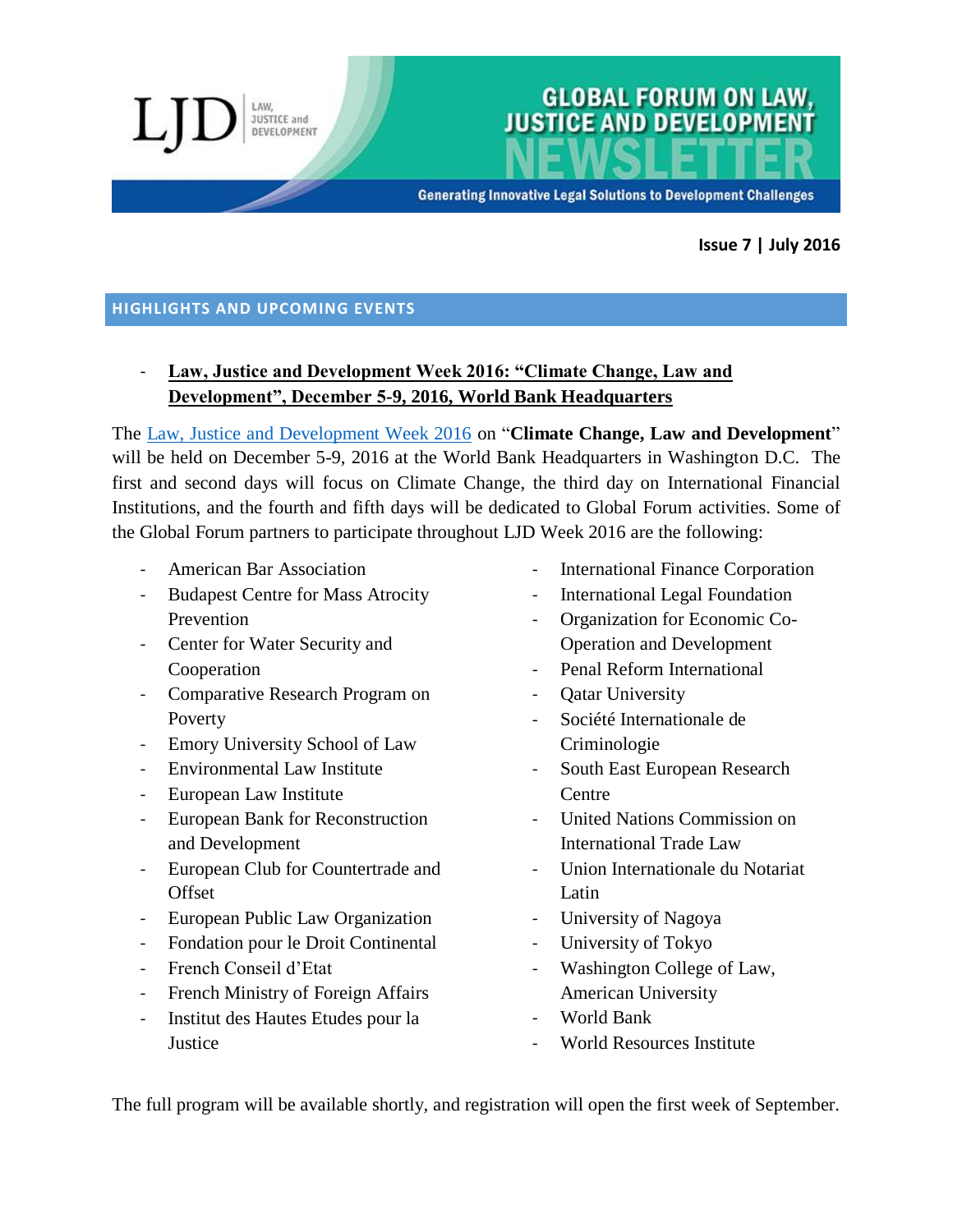

# **GLOBAL FORUM ON LAW,<br>JUSTICE AND DEVELOPMENT**

**Generating Innovative Legal Solutions to Development Challenges** 

#### **GLOBAL FORUM NEWS**

#### - **Marie-Claire Cordonier Segger wins 2016 Justitia Regnorum Fundamentum award**

Marie-Claire Cordonier Segger, chair of the Forum's ENRL TWG for three years, as a co-chair of the LJD Climate and the Law CoP and one of our editors for the Review, won the 2016 Justitia Regnorum Fundamentum award. According to the Laudatio, their decision was partly due to the work that she has done with the Global Forum LJD.

Read the full Article from the The Lauterpacht Centre

[http://www.lcil.cam.ac.uk/news/content/marie-claire-cordonier-segger-wins-2016-justitia](http://www.lcil.cam.ac.uk/news/content/marie-claire-cordonier-segger-wins-2016-justitia-regnorum-fundamentum-award)[regnorum-fundamentum-award](http://www.lcil.cam.ac.uk/news/content/marie-claire-cordonier-segger-wins-2016-justitia-regnorum-fundamentum-award)

# - **Financial contributions from the French Ministry of Foreign Affairs to two Global Forum projects**

On June 23, 2016, the French Ministry of Foreign Affairs granted financial contributions to two Global Forum projects: 1) Collecting and preserving evidence on atrocity crimes: international assistance contribution to the states' responsibility to protect (*see below*); and 2) Human-Centered Business Model: a holistic approach for a new model of doing business.

The Global Forum Secretariat, as well as leading partners for the proposals, are grateful to the Ministry for their support and contributions. For more information on Global Forum projects in the pipeline, pipeline, please see: [http://www.globalforumljd.org/sites/default/files/docs/about/TWGs%20Proposals%20Compact](http://www.globalforumljd.org/sites/default/files/docs/about/TWGs%20Proposals%20Compact%20Document%2010%2030_0.pdf) [%20Document%2010%2030\\_0.pdf](http://www.globalforumljd.org/sites/default/files/docs/about/TWGs%20Proposals%20Compact%20Document%2010%2030_0.pdf)

Collecting and preserving evidence on atrocity crimes: international assistance contribution to the states' responsibility to protect

The French Ministry of Foreign affairs' financial contribution will allow the development of a system that aims to detect atrocity crimes and facilitate the work of investigators and criminal courts, by supporting the collection and preservation of critical evidence.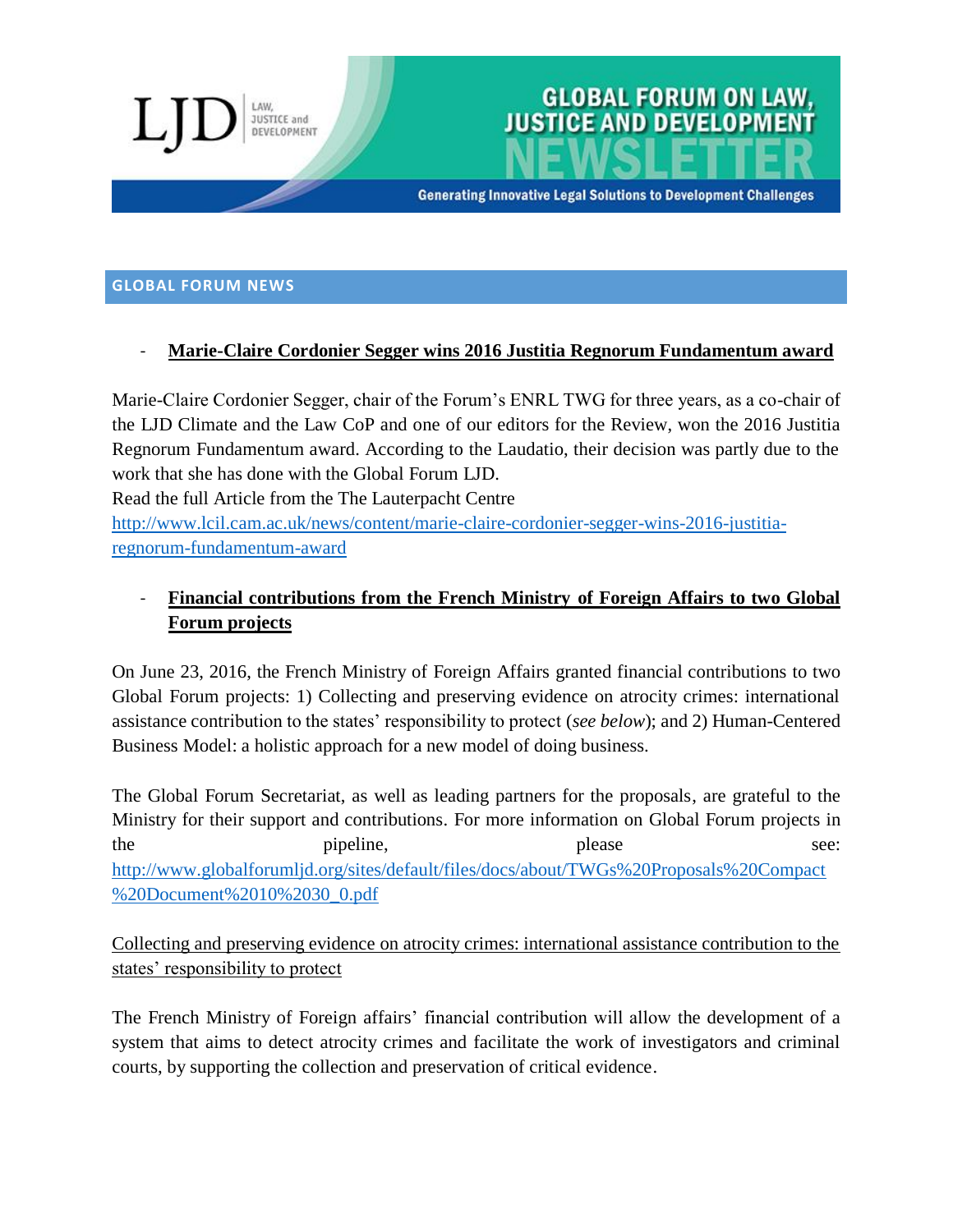

**Generating Innovative Legal Solutions to Development Challenges** 

The system would be an independently-operating system that would, in a neutral way, guide individuals reporting information about atrocity crimes. Information submitted through a dedicated and secure website, via a smartphone application, text-messaging, or email, will be sent to a central server, securing evidence for future investigations and judicial procedures.

The initiative led by UNICRI benefited from the initial participation of the International Criminal Court and the Budapest Centre for the Prevention of Mass Atrocities.

The French grant will allow for the development of a beta-version of the web-based system, and will be instrumental to test the system and support further fundraising for the entire project.

#### - **CoP on the Legal Aspects of Forced Displacement**

**JUSTICE and** DEVELOPMENT

The new Community of Practice on [Legal Aspects of Forced Displacement](http://globalforumljd.org/cops/legal-aspects-forced-displacement) held its first meeting on June 23, 2016, and agreed to establish a roadmap for its activities. The CoP also started working on a Legal Compendium on International, Regional and National Refugee law.

Partners interested in joining the CoP should reach out to the Global Forum Secretariat with an expression of interest.

### - **CoP on the Legal Aspects of Contract Farming**

Recently developed by UNIDROIT jointly with FAO and IFAD, the Community of Practice on [Legal Aspects of Contract Farming](http://globalforumljd.org/cops/legal-aspects-contract-farming) is intended to promote a favorable legal environment for contract farming operations. Key in this context is the dissemination and implementation of the *[UNIDROIT/FAO/IFAD Legal Guide on Contract Farming](http://www.unidroit.org/work-in-progress-studies/current-studies/contract-farming)*, released in July 2015.

The CoP serves as a dynamic platform to share knowledge, to promote projects and collaboration among interested stakeholders, including regional and international organizations, government institutions, judiciaries, think tanks, academia, and civil society organizations, with relevant research and practice in agri-business law, and more specifically in contract farming.

Over the recent months, significant steps have been made to build up the CoP and to promote its objectives. Particularly worthy of mention is the international conference entitled "*Creating a favourable legal environment for contract farming*" hosted by UNIDROIT on April 27, 2016. The Conference was organised in collaboration with FAO and IFAD, under the auspices of the Italian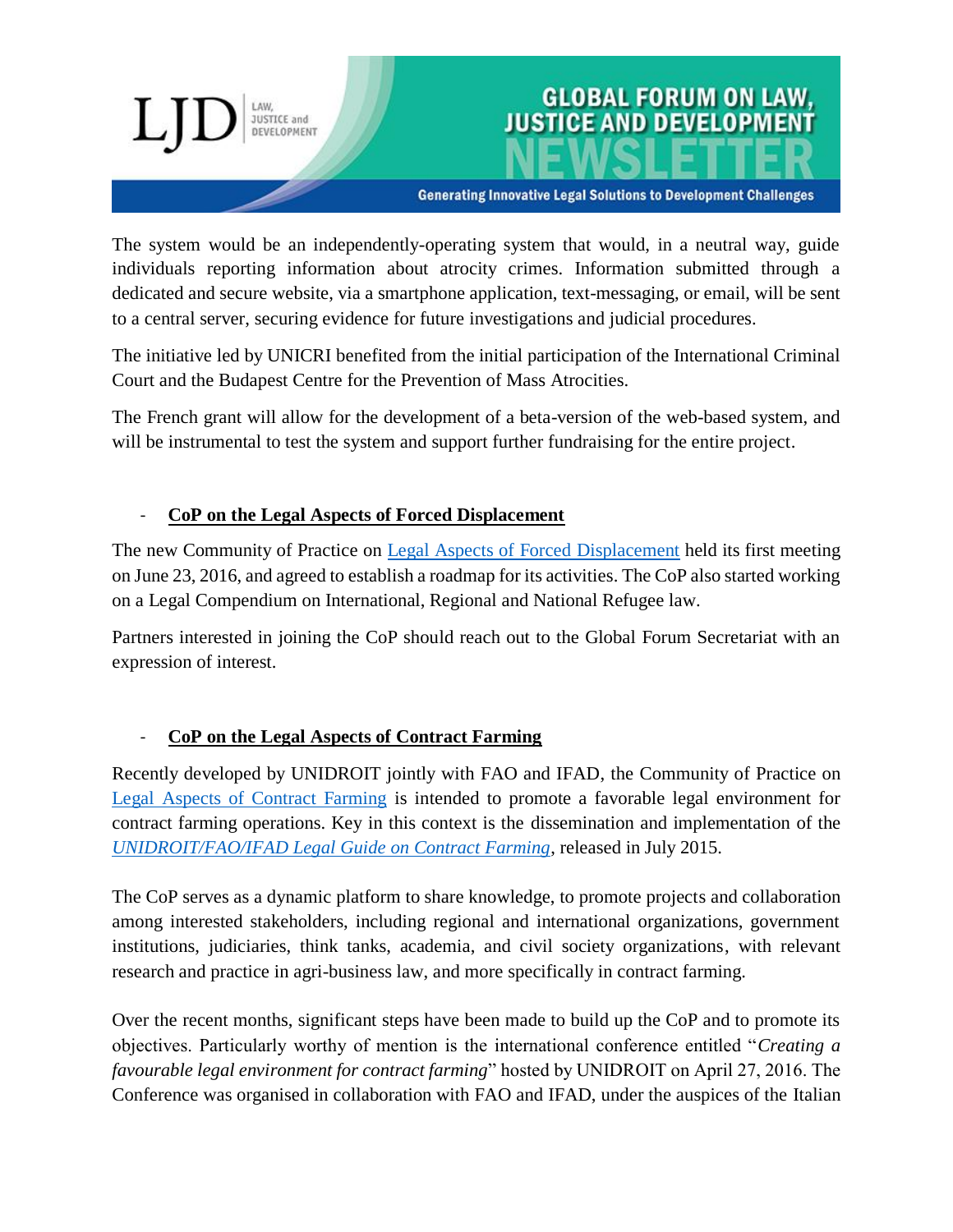# JUSTICE and DEVELOPMENT

# **GLOBAL FORUM ON LAW, JUSTICE AND DEVELOPMENT**

**Generating Innovative Legal Solutions to Development Challenges** 

Ministry of Foreign Affairs and International Cooperation. It aimed to provide information on contract farming and explain the approach and practical usefulness of the Legal Guide on Contract Farming, and information on current plans regarding the implementation of the Guide in various countries to potential stakeholders. Diplomatic representations in Italy, international organizations, non-governmental organisations, bilateral cooperation agencies, and private companies involved in contract farming, attended the Conference, and actively participated in very dynamic and productive discussions. Access here the report on the Conference: [http://www.unidroit.org/english/news/2016/20160427-unidroit-fao-ifad-cf-legal-guide/report](http://www.unidroit.org/english/news/2016/20160427-unidroit-fao-ifad-cf-legal-guide/report-e.pdf)[e.pdf](http://www.unidroit.org/english/news/2016/20160427-unidroit-fao-ifad-cf-legal-guide/report-e.pdf)

For more information on how to join the CoP and take part in its activities, please visit the CoP's webpage at [http://www.unidroit.org/community-of-practice/home.](http://www.unidroit.org/community-of-practice/home)

# - **CoP on Insolvency: International Conference on "The Treatment of Shareholders' Rights in the Insolvency of Companies"**

The CoP [on Insolvency](http://globalforumljd.org/cops/insolvency-and-creditordebtor-regimes) held on June 23, 2016 its first conference on "The treatment of Shareholders' Rights in the Insolvency of Companies" in Rome, Italy. The conference was jointly organized by the Bank of Italy and the University of Florence. Seven hours of continuing legal education credits were requested at the Council of the Bar Association of Rome.

The conference was the first of a series of public events aimed at disseminating and discussing the results of a research project co-led by the Bank of Italy, the IBA and the World Bank on the treatment of shareholders in insolvency procedures. Information and documentation concerning this project may be found [here.](http://globalforumljd.org/sites/default/files/docs/events/2016%20conference%20program.pdf)

#### - **C4D Transition Update**

In September 2016, collaboration for Development (C4D) will be switching to a new platform. Most of our current content and collaboration features will transition to the new platform, with an enhanced look and feel. The transition will bring a few major changes:

> After the launch, **all C4D users must login to access content or participate in C4D communities.** It will no longer be possible to browse C4D communities as a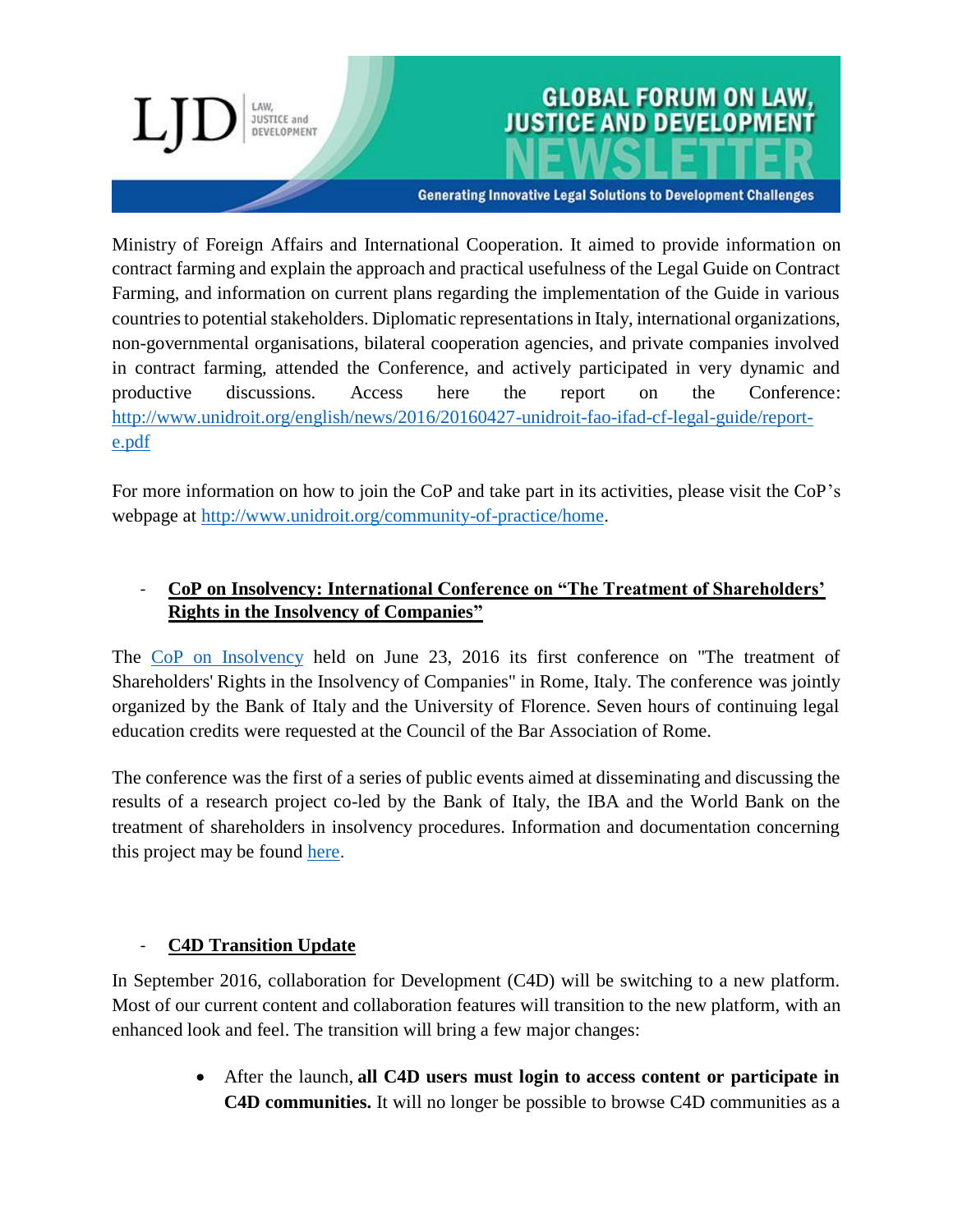

guest without logging in. Registered Users: Please note that **you will have to reset your password when you login to the updated platform for the first time.**

• New Members: Register by creating an account and password.

In order to minimize any disruption, we recommend that you do the following to prepare for the transition:

- **Save any draft documents or personal documents to your personal drive, or publish them in your community.**
- Two weeks prior to the launch, C4D will undergo a **read-only period. During this period,** you will still be able to log in and read content on the platform. **Exact dates will be shared as soon as they become available.**

Please email **mnicoli@worldbank.org** if you have any questions.

#### **NEWS FROM PARTNERS**

# - **CALL FOR PROPOSALS: UNCITRAL Congress on Modernizing International Trade Law to Support Innovation and Sustainable Development, 4-6 July 2017, Vienna**

In July 2017, the United Nations Commission for International Trade Law (UNCITRAL) will host a three-day Congress to celebrate UNCITRAL's 50<sup>th</sup> anniversary and explore new directions in cross-border commerce. Leaders in the field of international trade law, including practitioners, judges, academics, international officials and other experts will consider ways in which UNCITRAL's texts on international trade law can contribute to innovation and sustainable development in the coming years.

Proposals are invited from researchers, scholars and practitioners on any aspect of the substantive rules governing international commercial transactions. Abstracts may be submitted in either English or French, and papers in Arabic, Chinese, English, French, Russian or Spanish. Deadline for submission of proposals is **September 9, 2016**. More information about proposals can be found [here.](http://www.uncitral.org/pdf/english/congress/Congress_call_for_papers.pdf)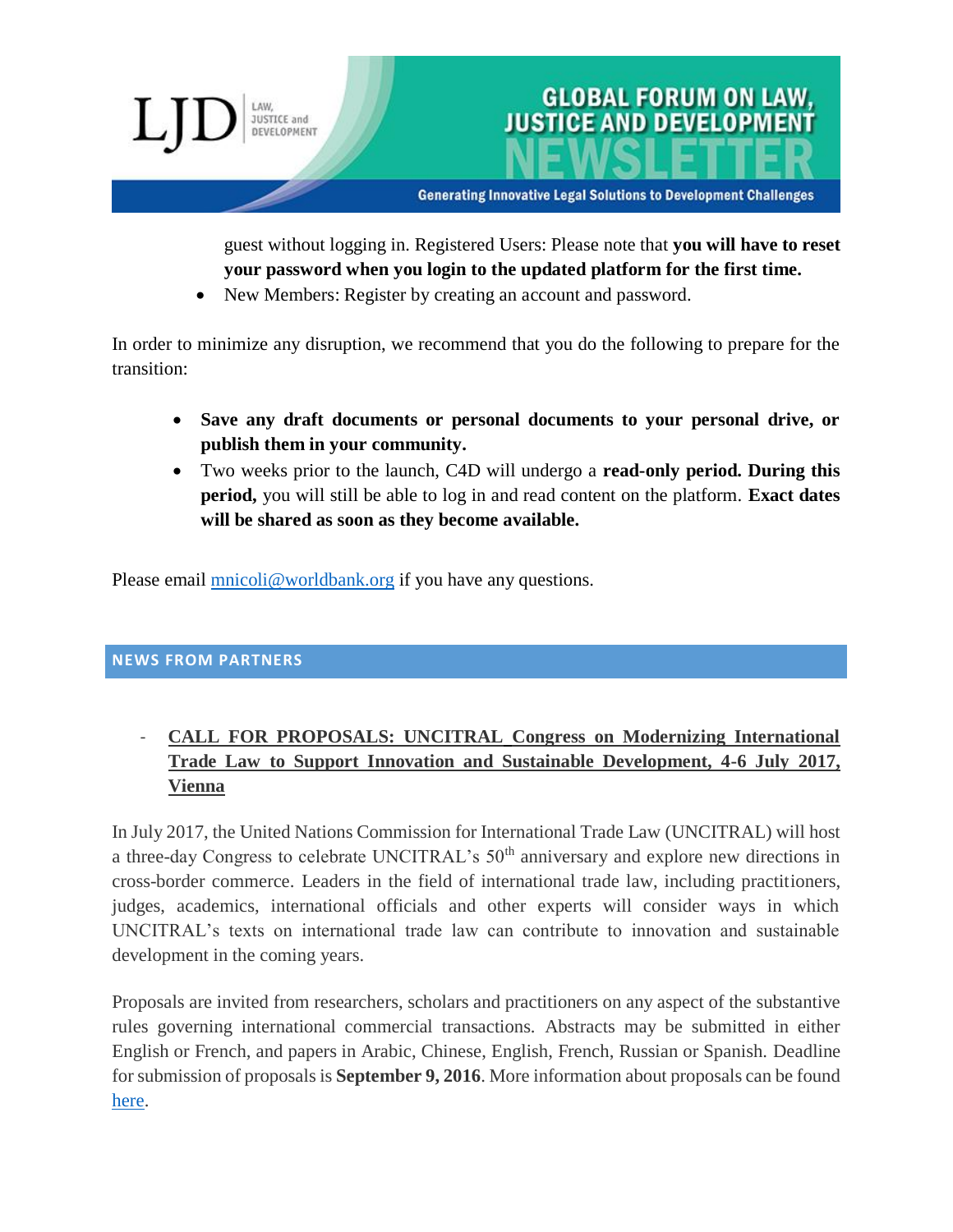#### **Generating Innovative Legal Solutions to Development Challenges**

**GLOBAL FORUM ON LAW, JUSTICE AND DEVELOPMENT** 

The Congress will be open to anyone with an interest in international trade and business, the work of UNCITRAL and the potential of trade law reform and innovation to translate the United Nations sustainable development goals into action to advance business and trade at country level.

Attendance at the Congress is free of charge. More information is available [here.](http://www.uncitral.org/uncitral/en/commission/colloquia/50th-anniversary.html)

**JUSTICE and** DEVELOPMENT

#### - **Creation of the European Law and Governance School by the European Public Law Institute (EPLO)**

Aiming to be continuously at the forefront of research and education, the European Public Law Organization (EPLO) is pleased to announce the creation of its special Agency called the [European](http://www.elgs.eu/)  [Law and Governance School](http://www.elgs.eu/) (ELGS).

The [European Law and Governance School](http://www.elgs.eu/) was officially presented at the Presidential Palace of the Italian Republic Quirinale, in the presence of H.E. The President of the Italian Republic, Sergio Mattarella.

The European Law and Governance School (ELGS) is a modern international school with the aim and mission to offer excellence in tertiary levels of education in the fields of European Law and Governance and the vision to create a generation of youth that will identify themselves as Europeans, that will serve Europe, and will disseminate the idea, culture and values of Europe throughout the world.

The School offers undergraduate and postgraduate courses with a unique design, incomparable curriculum and fresh material that enable students a high degree of personalization, flexibility and interdisciplinarity.

#### - **22nd Academy of European Public Law, August 22 – September 11, 2016 (EPLO)**

The **[European Public Law Organization](http://www.eplo.eu/)** (EPLO) is organizing the **2016 Academy of European Public Law** [\(www.eploacademy.eu](http://www.eploacademy.eu/) ) at EPLO's premises in Athens, Sounion and Spetses Island in Greece.

The Academy offers 3-week summer study sessions for those interested in furthering their knowledge on the philosophical backdrop of different European national public law systems, as well as on their commonalities and differences. Students may attend one session to earn a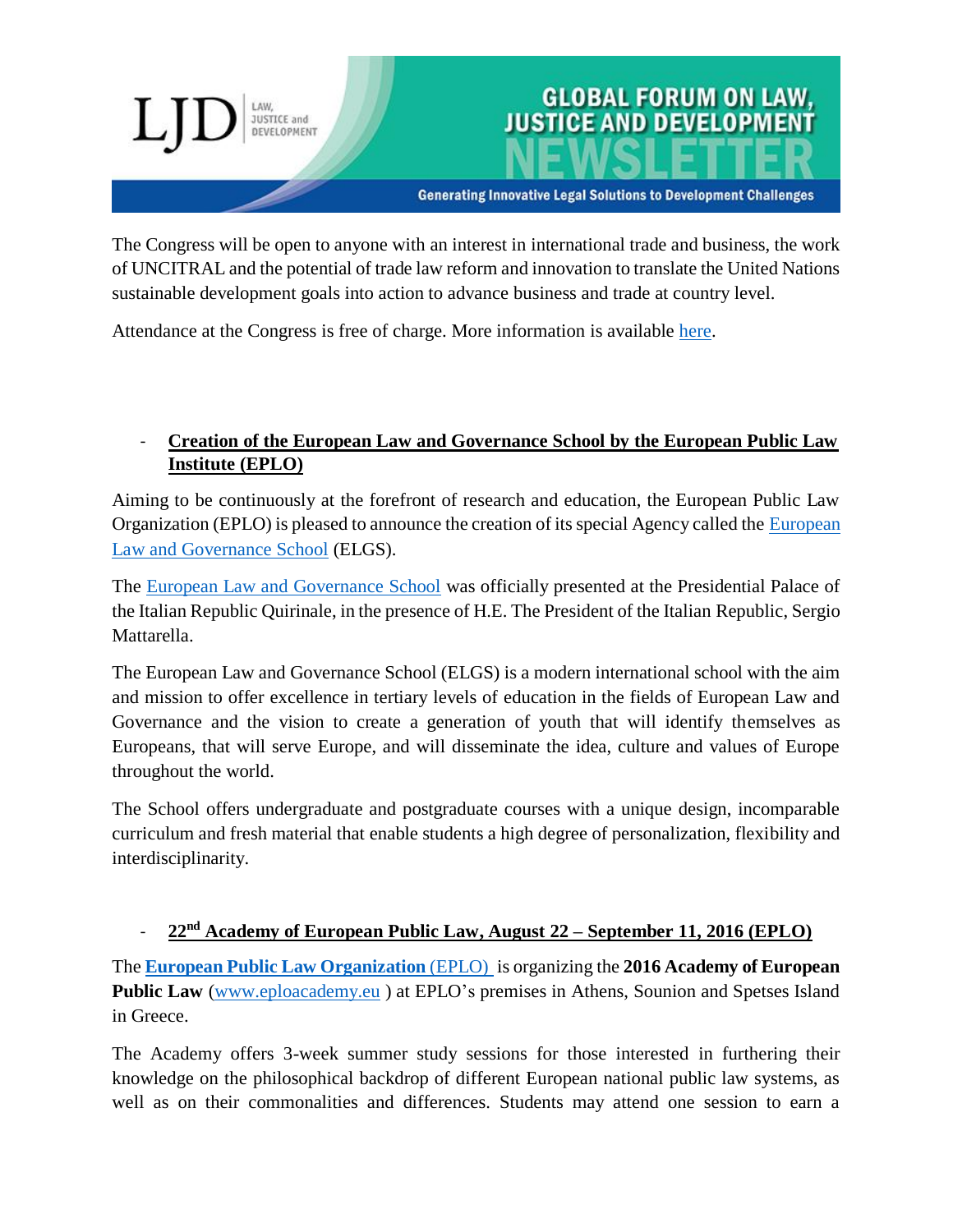

Certificate of Attendance in European Public Law, or, attend two consecutive summer sessions to obtain the Intensive International Master of Laws (I.I.LL.M.) in European Public Law.

The deadline for applications is **July 15, 2016.** For more information, please visit the Academy website [www.eploacademy.eu](http://www.eploacademy.eu/) or contact EPLO at: +30 211 311 0672, [academy@eplo.eu](mailto:academy@eplo.eu)

## - **New MOOC on EU and Human Rights – Leuven Centre for Global Governance Studies**

After a very successful first run of the Massive Open Online Course (MOOC) on 'EU and Human Rights', which reached more than 8,000 students worldwide, the Leuven Centre for Global Governance Studies initiated a 7-week rerun of the course. The MOOC provides a basic course on human rights using FRAME research results, targeting undergraduate students and other people interested in the topic, such as international organizations and NGO staff. It is offered **until August 7, 2016**, free of charge and includes a collection of videos of lectures and teaching materials. The trailer for the MOOC can be watched on [YouTube.](https://www.youtube.com/watch?v=WBF94joEAyA)

## - **International Conference on the Identification of Individuals as a Global Challenge, September 21, 2016, Paris, France**

The Conseil Supérieur du Notariat is organizing an international conference in Paris on Identification and Development. The lack of official identification is a global issue affecting over 100 million individuals worldwide. The conference will explore legal, social and economic aspects of identification, as well as discuss the philosophical and technological considerations behind securing identification for all.

A programme and more information on the event will be available shortly. Please RSVP before September 14 at [conference-identification@notaires.fr](mailto:conference-identification@notaires.fr)

# - **International Conference on Business and Human Rights, October 20-21, 2016, University of Seville, Spain**

Since the endorsement of the UN Guiding Principles on Business and Human Rights (UNGPs) by the UN Human Rights Council five years ago, the understanding of adverse impacts of human rights violations by international business has evolved. This evolution takes place in the context of a truly globalized economy which is characterized by value chains covering the globe. These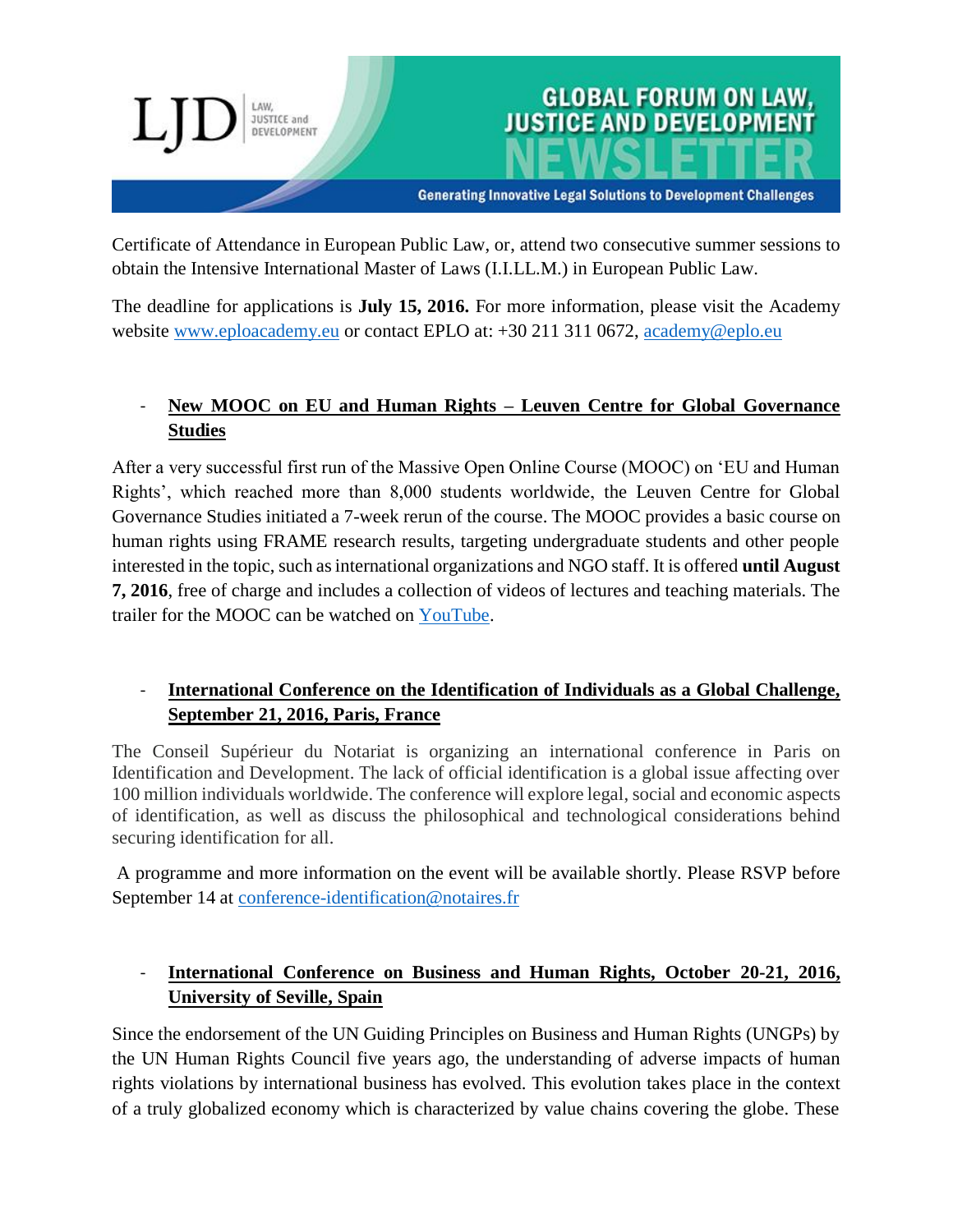developments have led to a proliferation of ways in which business try to (or have to) deal with human rights. The UNGPs' influence on other instruments of international business governance

**GLOBAL FORUM ON LAW,** 

**JUSTICE AND DEVELOPME** 

**Generating Innovative Legal Solutions to Development Challenges** 

(e.g., OECD's Guidelines for Multinational Enterprises) and regulatory policies (e.g., EU policies on CSR and the new Non-Financial Reporting Directive) offer new prospects as well as challenges for promoting human rights in business operations.

This [international conference](https://business-humanrights.org/en/international-conference-on-business-and-human-rights) will explore these different ways in which the governance gap between global businesses and the protection of human rights can be addressed. The aim of this conference is to bring together scholars from different disciplines to identify and examine a wide range of issues that arise in the application and conceptualization of the UNGPs.

We encourage participation from scholars from different backgrounds, including but not limited to: international public and private law, business ethics, management and economics, corporate governance, political science and sociology.

# - **FP7-FRAME Projects: Events and Publications – Leuven Centre for Global Governance Studies**

FRAME is a large-scale, collaborative research project funded under the EU's Seventh Framework Programme (FP7) coordinated by the Leuven Centre for Global Governance Studies and conducted by 19 research institutes from around the world. The research focuses on the contribution of the EU's internal and external policies to the promotion of human rights worldwide. In 2016, FRAME researchers will lecture in several panels of at the 2016 AHRI Human Rights Research Conference. More info: [www.fp7-frame.eu](http://www.fp7-frame.eu/)

#### **WELCOME**

**New Staff** 

Please join us in welcoming three new colleagues.

**JUSTICE and** DEVELOPMENT

**Mirjana Stankovic:** Dr. Mirjana (Mimi) Stankovic joined the Global Forum Secretariat from the South-East European Research Center (SEERC). Her focus of work is on two newly established Communities of Practice of the Global Forum (i) the Legal Aspects of Forced Displacement and (ii) Ethical Aspects of Human Organs 3D Bioprinting. Mimi, studied at Duke University, Chicago